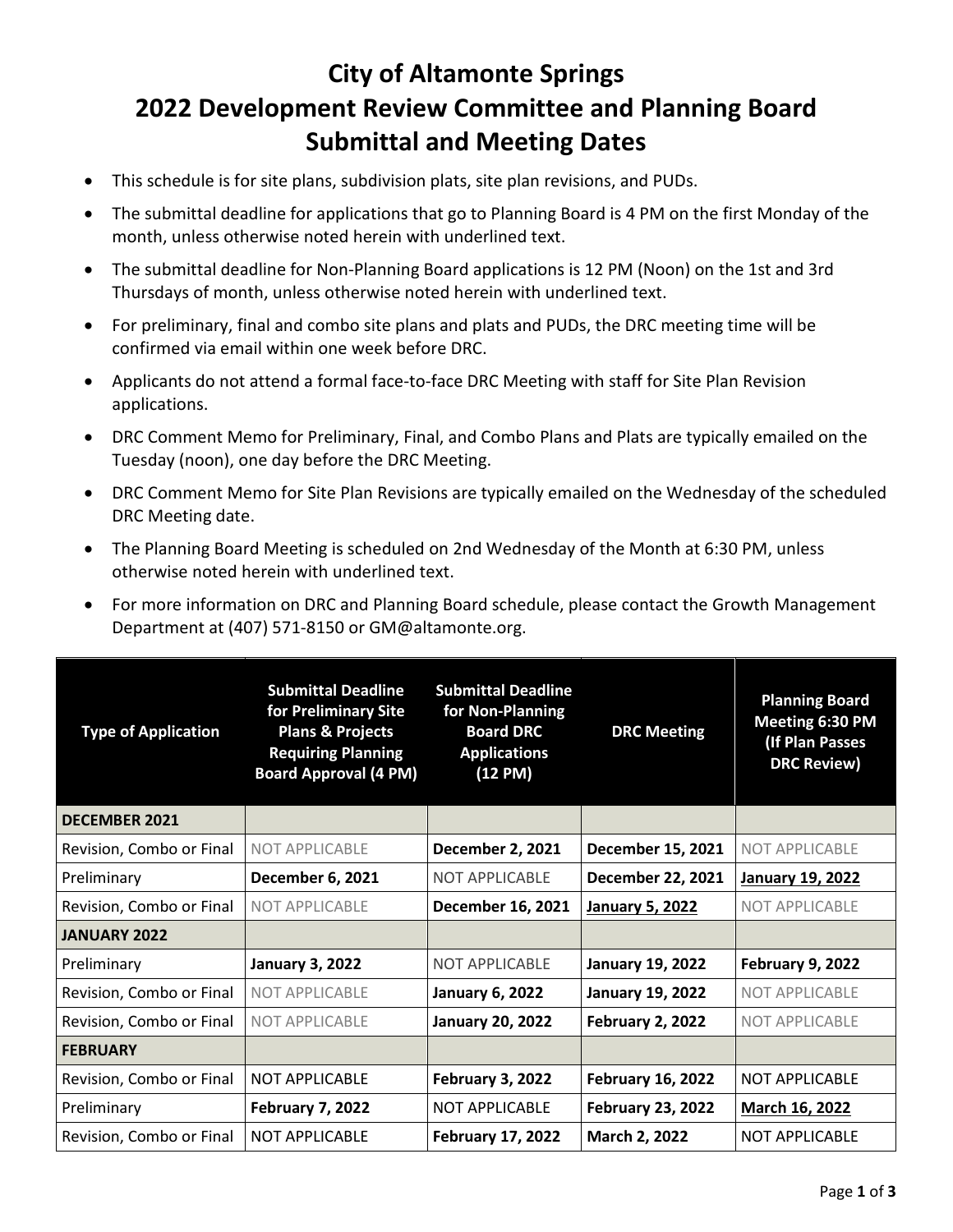| <b>Type of Application</b> | <b>Submittal Deadline</b><br>for Preliminary Site<br><b>Plans &amp; Projects</b><br><b>Requiring Planning</b><br><b>Board Approval (4 PM)</b> | <b>Submittal Deadline</b><br>for Non-Planning<br><b>Board DRC</b><br><b>Applications</b><br>(12 PM) | <b>DRC Meeting</b>      | <b>Planning Board</b><br>Meeting 6:30 PM<br>(If Plan Passes<br><b>DRC Review)</b> |
|----------------------------|-----------------------------------------------------------------------------------------------------------------------------------------------|-----------------------------------------------------------------------------------------------------|-------------------------|-----------------------------------------------------------------------------------|
| <b>MARCH</b>               |                                                                                                                                               |                                                                                                     |                         |                                                                                   |
| Revision, Combo or Final   | <b>NOT APPLICABLE</b>                                                                                                                         | March 3, 2022                                                                                       | March 16, 2022          | <b>NOT APPLICABLE</b>                                                             |
| Preliminary                | March 7, 2022                                                                                                                                 | <b>NOT APPLICABLE</b>                                                                               | March 23, 2022          | April 13, 2022                                                                    |
| Revision, Combo or Final   | <b>NOT APPLICABLE</b>                                                                                                                         | March 17, 2022                                                                                      | March 30, 2022          | <b>NOT APPLICABLE</b>                                                             |
| <b>APRIL</b>               |                                                                                                                                               |                                                                                                     |                         |                                                                                   |
| Preliminary                | April 4, 2022                                                                                                                                 | <b>NOT APPLICABLE</b>                                                                               | April 20, 2022          | May 11, 2022                                                                      |
| Revision, Combo or Final   | <b>NOT APPLICABLE</b>                                                                                                                         | April 7, 2022                                                                                       | April 20, 2022          | <b>NOT APPLICABLE</b>                                                             |
| Revision, Combo or Final   | <b>NOT APPLICABLE</b>                                                                                                                         | April 21, 2022                                                                                      | May 4, 2022             | <b>NOT APPLICABLE</b>                                                             |
| <b>MAY</b>                 |                                                                                                                                               |                                                                                                     |                         |                                                                                   |
| Preliminary                | May 2, 2022                                                                                                                                   | <b>NOT APPLICABLE</b>                                                                               | May 18, 2022            | June 8, 2022                                                                      |
| Revision, Combo or Final   | <b>NOT APPLICABLE</b>                                                                                                                         | May 5, 2022                                                                                         | May 18, 2022            | <b>NOT APPLICABLE</b>                                                             |
| Revision, Combo or Final   | <b>NOT APPLICABLE</b>                                                                                                                         | May 19, 2022                                                                                        | June 1, 2022            | <b>NOT APPLICABLE</b>                                                             |
| <b>JUNE</b>                |                                                                                                                                               |                                                                                                     |                         |                                                                                   |
| Preliminary                | June 6, 2022                                                                                                                                  | <b>NOT APPLICABLE</b>                                                                               | June 22, 2022           | <b>July 13, 2022</b>                                                              |
| Revision, Combo or Final   | <b>NOT APPLICABLE</b>                                                                                                                         | June 2, 2022                                                                                        | June 15, 2022           | <b>NOT APPLICABLE</b>                                                             |
| Revision, Combo or Final   | <b>NOT APPLICABLE</b>                                                                                                                         | June 16, 2022                                                                                       | June 29, 2022           | <b>NOT APPLICABLE</b>                                                             |
| <b>JULY</b>                |                                                                                                                                               |                                                                                                     |                         |                                                                                   |
| Preliminary                | <b>July 5, 2022</b>                                                                                                                           | <b>NOT APPLICABLE</b>                                                                               | <b>July 20, 2022</b>    | August 10, 2022                                                                   |
| Revision, Combo or Final   | <b>NOT APPLICABLE</b>                                                                                                                         | <b>July 7, 2022</b>                                                                                 | <b>July 20, 2022</b>    | <b>NOT APPLICABLE</b>                                                             |
| Revision, Combo or Final   | NOT APPLICABLE                                                                                                                                | <b>July 21, 2022</b>                                                                                | <b>August 3, 2022</b>   | NOT APPLICABLE                                                                    |
| <b>AUGUST</b>              |                                                                                                                                               |                                                                                                     |                         |                                                                                   |
| Preliminary                | August 1, 2022                                                                                                                                | <b>NOT APPLICABLE</b>                                                                               | August 17, 2022         | September 14, 2022                                                                |
| Revision, Combo or Final   | NOT APPLICABLE                                                                                                                                | <b>August 4, 2022</b>                                                                               | August 17, 2022         | <b>NOT APPLICABLE</b>                                                             |
| Revision, Combo or Final   | <b>NOT APPLICABLE</b>                                                                                                                         | August 18, 2022                                                                                     | August 31, 2022         | <b>NOT APPLICABLE</b>                                                             |
| <b>SEPTEMBER</b>           |                                                                                                                                               |                                                                                                     |                         |                                                                                   |
| Preliminary                | September 6, 2022                                                                                                                             | <b>NOT APPLICABLE</b>                                                                               | September 21, 2022      | October 12, 2022                                                                  |
| Revision, Combo or Final   | <b>NOT APPLICABLE</b>                                                                                                                         | September 1, 2022                                                                                   | September 14, 2022      | NOT APPLICABLE                                                                    |
| Revision, Combo or Final   | NOT APPLICABLE                                                                                                                                | September 15, 2022                                                                                  | September 28, 2022      | <b>NOT APPLICABLE</b>                                                             |
| <b>OCTOBER</b>             |                                                                                                                                               |                                                                                                     |                         |                                                                                   |
| Preliminary                | October 3, 2022                                                                                                                               | NOT APPLICABLE                                                                                      | October 19, 2022        | <b>November 9, 2022</b>                                                           |
| Revision, Combo or Final   | NOT APPLICABLE                                                                                                                                | October 6, 2022                                                                                     | October 19, 2022        | <b>NOT APPLICABLE</b>                                                             |
| Revision, Combo or Final   | NOT APPLICABLE                                                                                                                                | October 20, 2022                                                                                    | <b>November 2, 2022</b> | NOT APPLICABLE                                                                    |